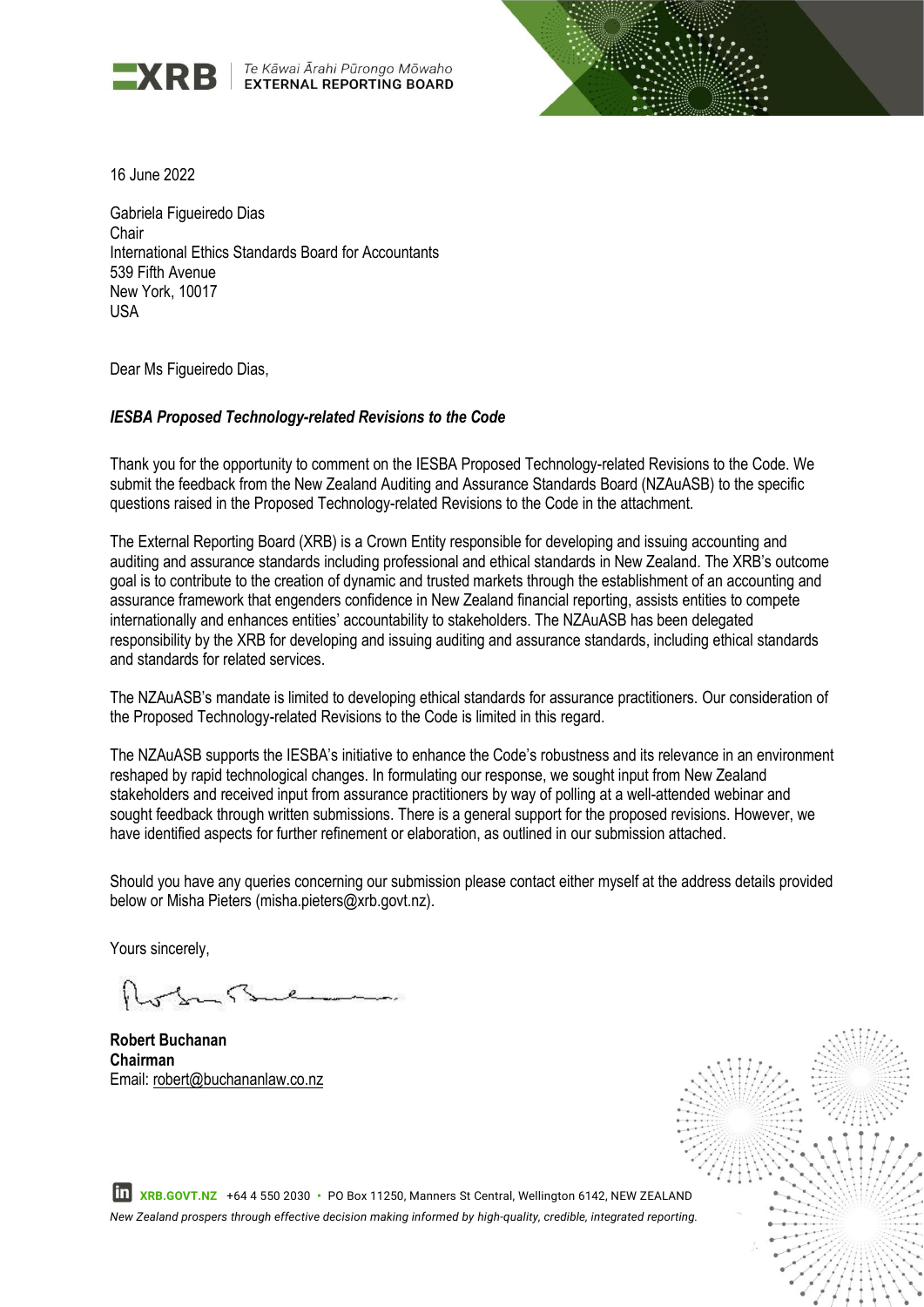# **Submission of the New Zealand Auditing and Assurance Standards Board**

## **IESBA** *Proposed Technology-related Revisions to the Code*

*Technology-related Considerations When Applying the Conceptual Framework* 

**1)** Do you support the proposals which set out the thought process to be undertaken when considering whether the use of technology by a PA might create a threat to compliance with the fundamental principles in proposed paragraphs 200.6 A2 and 300.6 A2? Are there other considerations that should be included?

## **Response:**

Yes, the NZAuASB supports the proposals and so did the majority of the New Zealand stakeholders we polled during our online webinar.

*Determining Whether the Reliance on, or Use of, the Output of Technology is Reasonable or Appropriate for the Intended Purpose* 

**2)** Do you support the proposed revisions, including the proposed factors to be considered, in relation to determining whether to rely on, or use, the output of technology in proposed paragraphs R220.7, 220.7 A2, R320.10 and 320.10 A2? Are there other factors that should be considered?

## **Response:**

Yes, the NZAuASB supports the proposed factors to be considered whether to rely on or use the output of technology and so did the majority of the New Zealand stakeholders we polled during our online webinar.

The NZAuASB encourages the IESBA to add emphasis on the following matters:

a) The need for an accountant to understand what technology is doing.

We support the view that it is not realistic to expect that a professional accountant understands all specific details of how the technology functions. To help an accountant to make a professional judgement regarding reliance on outputs of the technology, it would be helpful to explain that the proposed factors should be considered as a mitigation of the lack of understanding technical details what is "inside" of the technology and providing alternative ways to ensure the technology can be relied upon.

This could be achieved by adding overarching wording before the bullet points in paragraphs 220.7 A2 and 320.10 A2 along the following lines: "It might be impractical for professional accountants to understand the technical details of how the technology functions. Professional accountants might consider all other available and understandable information for the purpose of relying on the output of the technology".

b) Technology is tested and evaluated on a continuing basis to ensure it is fit for purpose.

Circumstances in which professional accountants operate are changing, therefore the technology should be tested and evaluated on regular basis if it is to be fit for purpose. We suggest building on the fifth bullet point in paragraphs 220.7 A2 and 320.10 A2: "Whether the new technology has been appropriately tested and evaluated for the purpose intended" and include consideration that after initial testing and evaluation, the technology should be regularly tested and evaluated to ensure it is fit for the purpose.

We suggest that the following additional bullet point would be helpful: "whether the technology that has been relied on, is regularly evaluated to be fit for purpose".

c) Role of the employing organisation or the firm

Professional accountants engaged by an employing organisation or a firm usually rely on a dedicated team of technology specialists (employed by a firm or outsourced) who are responsible for maintaining the technology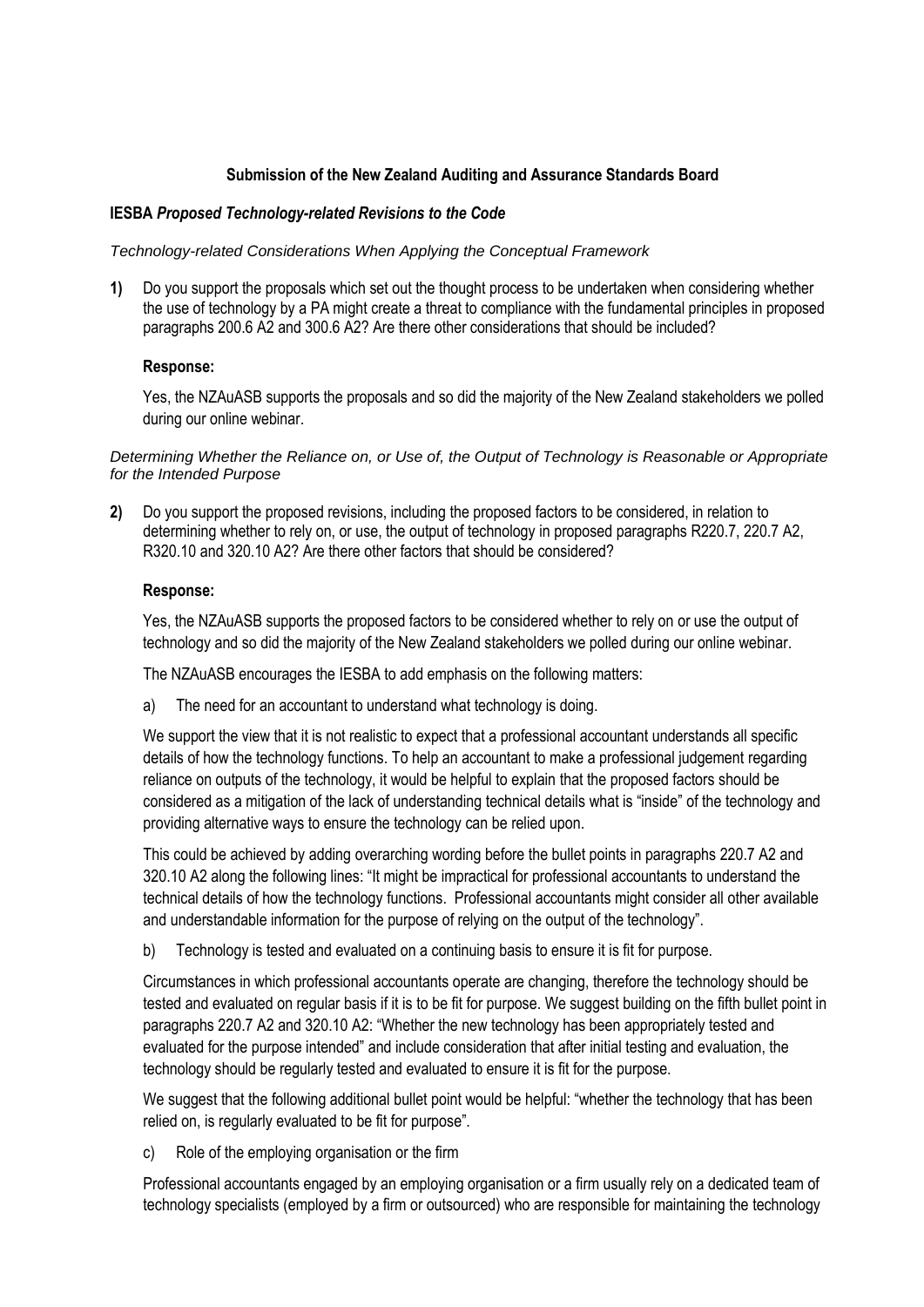within the firm, understanding how the technology functions and that it is fit for purpose. Professional accountants in public practice rely on their firm's system of quality management that includes obtaining, developing, implementing and use of appropriate technology resources. It could be clarified in the Code that the factors to consider when relying on output of technology might be performed at a firm level instead of by professional accountants themselves.

*Consideration of "Complex Circumstances" When Applying the Conceptual Framework* 

**3)** Do you support the proposed application material relating to complex circumstances in proposed paragraphs 120.13 A1 to A3?

#### **Response:**

Yes, the proposed application material in paragraph 120.13 A3 includes helpful tips on managing challenges associated with complex circumstances. The NZAuASB supports the proposals and so did the majority of the New Zealand stakeholders we polled during our online webinar.

However, we have heard several comments that the proposed guidance is too general in nature. There is a need for more examples and guidance. We recognise that this guidance would be quite specific, therefore we recommend that non-authoritative material covering specific examples and guidance would be very useful, to work in tandem with this addition

**4)** Are you aware of any other considerations, including jurisdiction-specific translation considerations (see paragraph 25 of the explanatory memorandum), that may impact the proposed revisions?

#### **Response:**

No, the NZAuASB has no comments to add on translation.

#### *Professional Competence and Due Care*

**5)** Do you support the proposed revisions to explain the skills that PAs need in the digital age, and to enhance transparency in proposed paragraph 113.1 A1 and the proposed revisions to paragraph R113.3, respectively?

#### **Response:**

Yes, the NZAuASB supports the proposals and does not have further comments.

**6)** Do you agree with the IESBA not to include additional new application material (as illustrated in paragraph 29 of the explanatory memorandum) that would make an explicit reference to standards of professional competence such as the IESs (as implemented through the competency requirements in jurisdictions) in the Code?

#### **Response:**

Yes, the NZAuASB supports the proposals and does not have further comments.

#### *Confidentiality and Confidential Information*

**7)** Do you support (a) the proposed revisions relating to the description of the fundamental principle of confidentiality in paragraphs 114.1 A1 and 114.1 A3; and (b) the proposed Glossary definition of "confidential information?"

#### **Response:**

Yes, the NZAuASB supports the proposals and does not have further comments.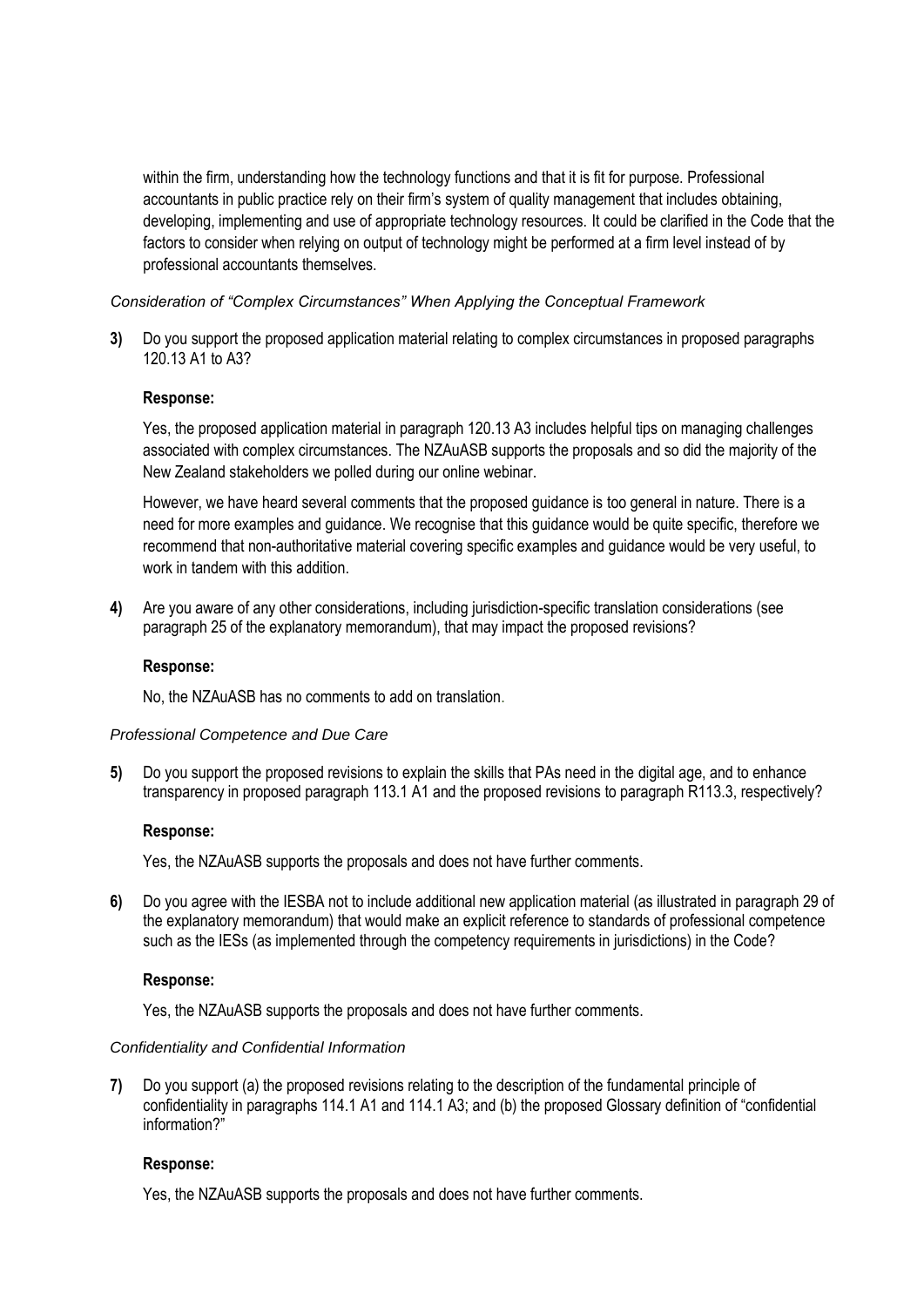**8)** Do you agree that "privacy" should not be explicitly included as a requirement to be observed by PAs in the proposed definition of "confidential information" in the Glossary because it is addressed by national laws and regulations which PAs are required to comply with under paragraphs R100.7 to 100.7 A1 of the Code (see subparagraph 36(c) of the explanatory memorandum)?

### **Response:**

Yes, the NZAuASB supports the proposals and does not have further comments.

## *Independence (Parts 4A and 4B)*

- **9)** Do you support the proposed revisions to the International Independence Standards, including:
	- a) The proposed revisions in paragraphs 400.16 A1, 601.5 A2 and A3 relating to "routine or mechanical" services.

#### **Response:**

Yes, the NZAuASB supports the proposals and does not have further comments.

b) The additional proposed examples to clarify the technology-related arrangements that constitute a close business relationship in paragraph 520.3 A2. See also paragraphs 40 to 42 of the explanatory memorandum.

## **Response:**

Yes, the NZAuASB supports the proposals and so did the majority of the New Zealand stakeholders we polled during our online webinar.

c) The proposed revisions to remind PAs providing, selling, reselling or licensing technology to an audit client to apply the NAS provisions in Section 600, including its subsections (see proposed paragraphs 520.7 A1 and 600.6).

#### **Response:**

Yes, the NZAuASB supports the proposals and so did the majority of the New Zealand stakeholders we polled during our online webinar.

- **10)** Do you support the proposed revisions to subsection 606, including:
	- a) The prohibition on services in relation to hosting (directly or indirectly) of an audit client's data, and the operation of an audit client's network security, business continuity and disaster recovery function because they result in the assumption of a management responsibility (see proposed paragraph 606.3 A1 and related paragraph 606.3 A2)?

#### **Response:**

Yes, the NZAuASB supports the proposals and so did the majority of the New Zealand stakeholders we polled during our online webinar.

The NZAuASB considered if it is appropriate to place the prohibition of these services in application material as opposed to a requirement paragraph. The Code has two different approaches to the prohibition of certain services:

1. Prohibition included in application paragraph, for example in Section 605 Internal Audit Services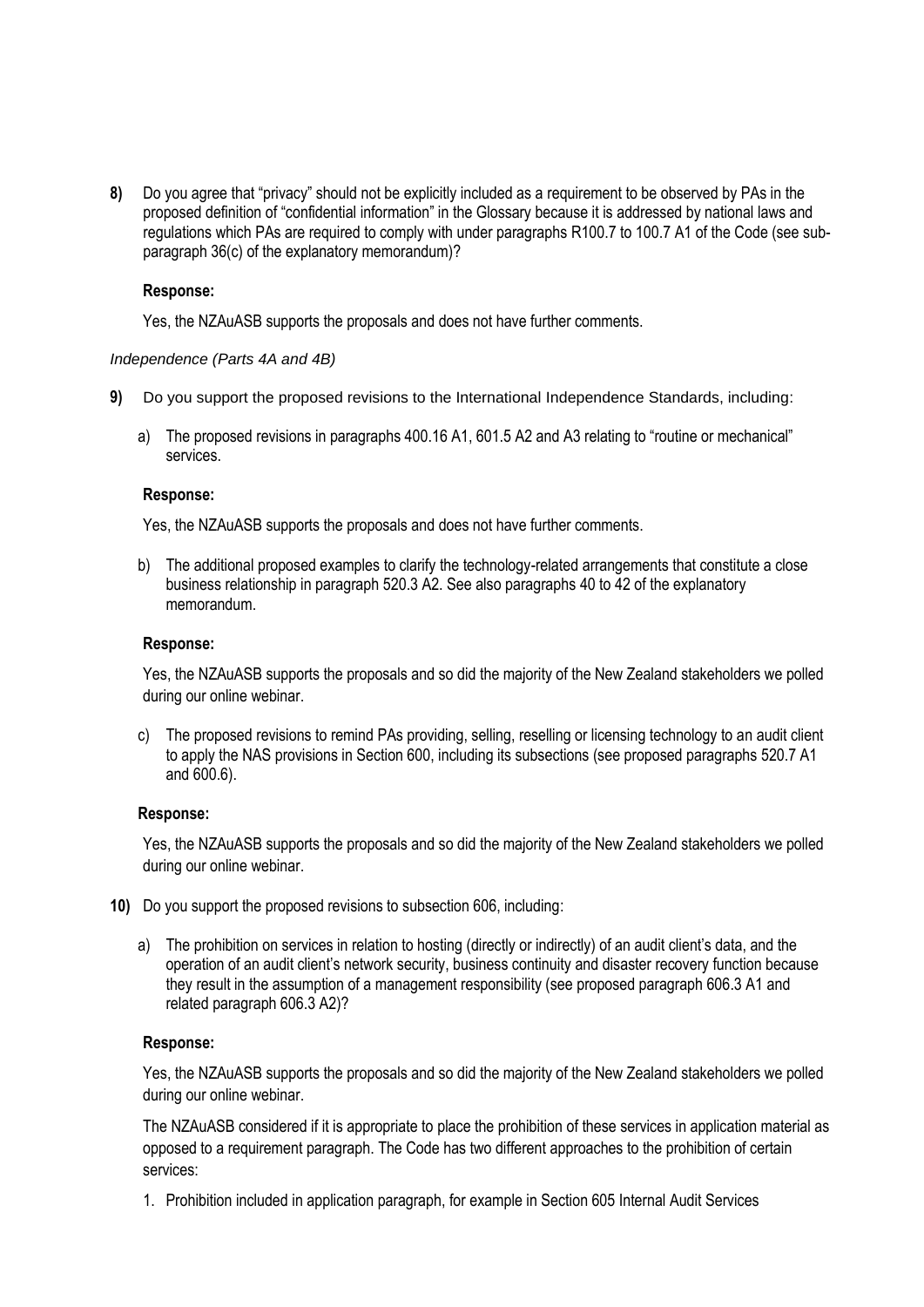Section 605 Internal Audit Services includes a requirement paragraph regarding risk of assuming management responsibility followed by an application material with examples of services that will assume management responsibility. The placement of the application paragraph in this part makes it clear that these are examples of services that are prohibited.

The Exposure Draft proposes the same structure for IT system services. The application paragraph is placed directly under the requirement paragraph regarding what conditions needs to be met to ensure that a service does not assume management responsibility (paragraph R606.3).

2. Prohibition in a requirement paragraph placed in a separate subsection, for example in Sections 609 and 610

Sections 609 and 610 include subsections titled "Recruiting Services that are Prohibited" and "Corporate Services that are Prohibited". It could be argued that a similar subsection named "IT System Services that are Prohibited" could be created in Section 606 to include hosting services and the operation of an audit client's network security, business continuity and disaster recovery function.

Overall, we concluded that both approaches result in the same outcome, which is effectively a prohibition of the services.

The NZAuASB also is supportive of proposed paragraph 606.3 A2. The explanation that hosting data for the purpose of performing permissible service is important clarification. It is common practice nowadays, that an audit client copies some client data and transfers it to software managed by the audit firm. The auditor only uses the data for the purpose of an audit or review engagement, and this does not result in assuming management responsibility.

b) The withdrawal of the presumption in extant subparagraph 606.4 A2(c)18 and the addition of "Implementing accounting or financial information reporting software, whether or not it was developed by the firm or a network firm" as an example of an IT systems service that might create a self-review threat in proposed paragraph 606.4 A3?

#### **Response:**

Yes, the NZAuASB supports the proposals and does not have further comments.

c) The other examples of IT systems services that might create a self-review threat in proposed paragraph 606.4 A3.

#### **Response:**

Yes, the NZAuASB supports the proposals and so did the majority of the New Zealand stakeholders we polled during our online webinar.

**11)** Do you support the proposed changes to Part 4B of the Code?

#### **Response:**

Yes, the NZAuASB supports the proposals.

The NZAuASB considered examples where a self-review threat might be created for an assurance engagement. The proposed revision to paragraph 950.10 A1 A includes additional technology-related examples including: "designing, developing, implementing, operating, maintaining, monitoring, updating IT systems or IT controls and subsequently undertaking an assurance engagement on a statement or report prepared about the IT systems or IT controls". This example relates only to situation where the assurance engagement relates to IT